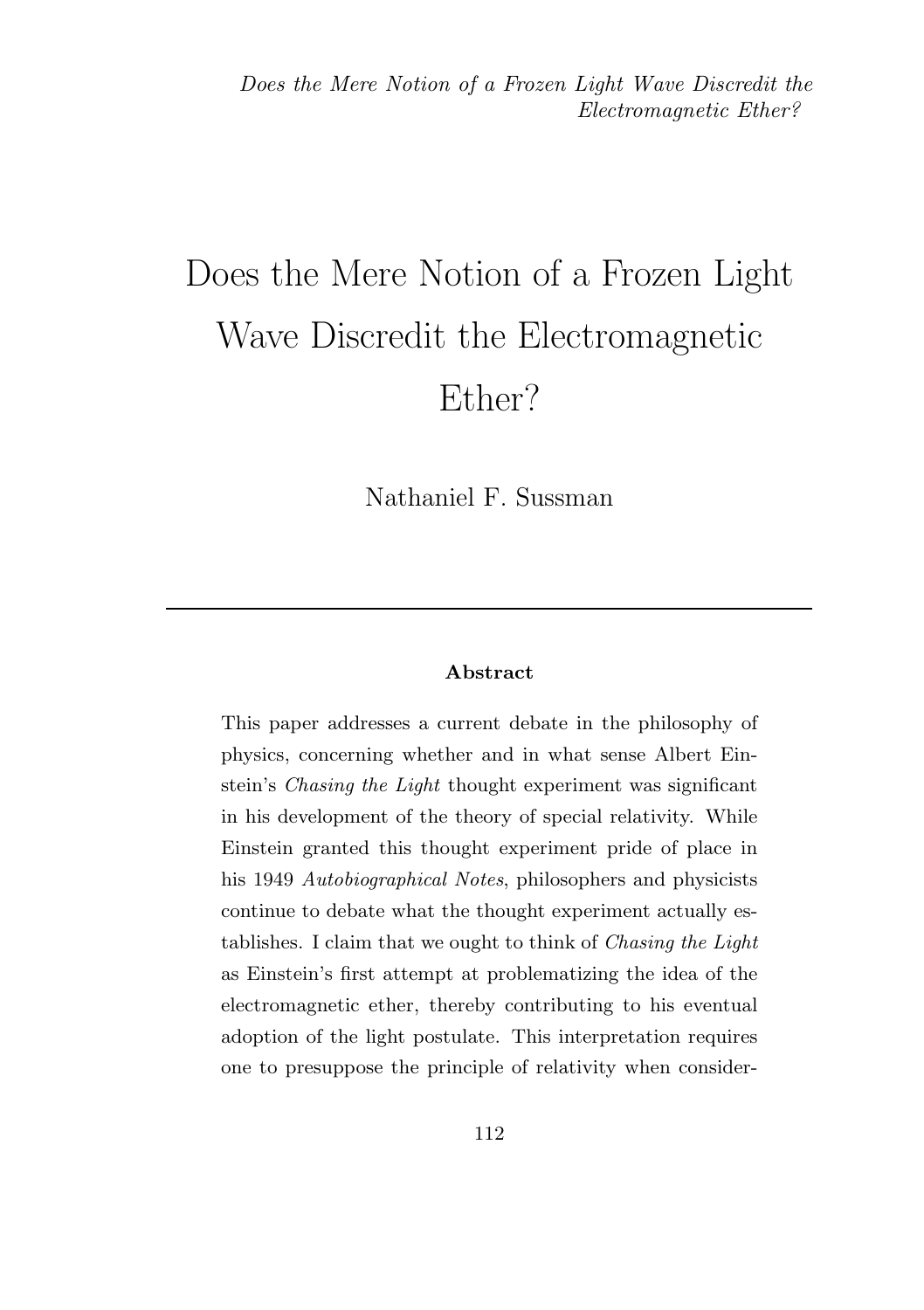ing Chasing the Light, and my argument is unique insofar as it provides evidence for the conceptual and historical plausibility of this presumption. My argument directly challenges John D. Norton's compelling claim that Chasing the Light is best understood as a refutation of emission theories of light propagation. While both interpretations of the thought experiment are conceptually coherent, the interpretation found in this paper is more straightforwardly supported by historical evidence.

## I. Introduction

In Albert Einstein's 1949 Autobiographical Notes, he describes a thought experiment that seems to have been an early idea from which he eventually developed special relativity. He claims, "at the age of sixteen", to have considered the problem now famously known as 'Chasing a Light Beam' or 'Chasing the Light':

"If I pursue a beam of light with the velocity c (velocity of light in a vacuum), I should observe such a beam of light as a spatially oscillatory electromagnetic field at rest. However, there seems to be no such thing, whether on the basis of experience or according to Maxwell's equations. From the very beginning it appeared to me in-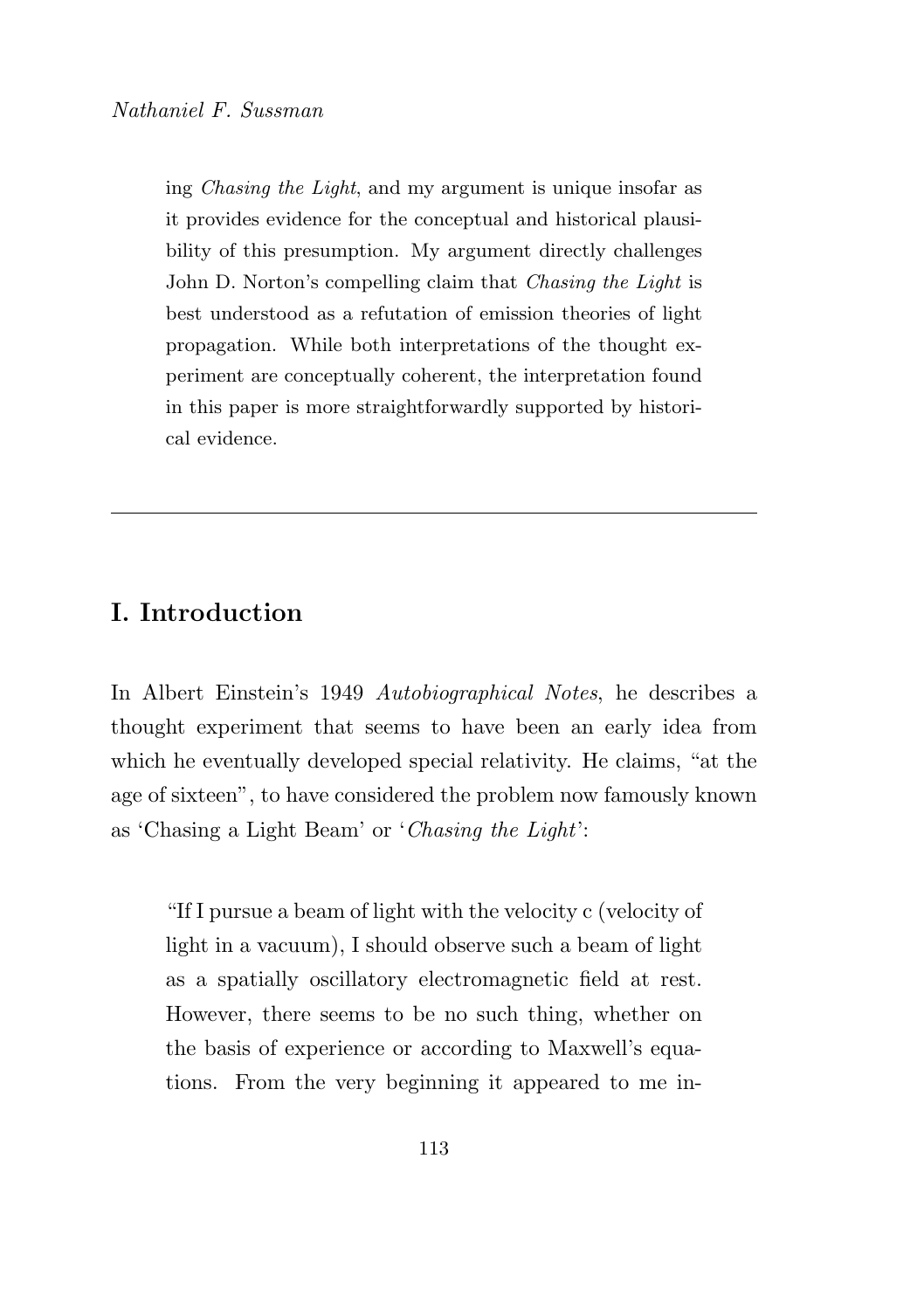tuitively clear that, judged from the standpoint of such an observer, everything would have to happen according to the same laws as for an observer who, relative to the earth, was at rest. For how, otherwise, should the first observer know, i.e., be able to determine, that he is in a state of fast uniform motion?" (Einstein 1949 in Schilipp 1951, p. 53).

Peacock (2016, 5) notes that this thought experiment's importance is "open to question", as it is not clear how Chasing the Light proceeds toward any interesting component of special relativity. However, commentators seem to agree on at least one point: the central problem posed by Chasing the Light concerns what one would see "if one could catch up with a light ray", and therefore observe it as frozen (Peacock 2016, 6). The debate is then about how the strange hypothetical phenomenon of observing a motionless light wave could have meaningfully contributed to Einstein's development of special relativity.

This paper addresses the problem of whether and in what sense this thought experiment was significant in the development of special relativity, from both conceptual and historical perspectives. I begin by following John D. Norton's (2004) account of the issue that perplexes commentators: Einstein credits the thought experiment with a great deal of importance, while it remains unclear exactly what the experiment establishes. Norton proposes that we resolve this issue by conceiving of the experiment as an argument against emis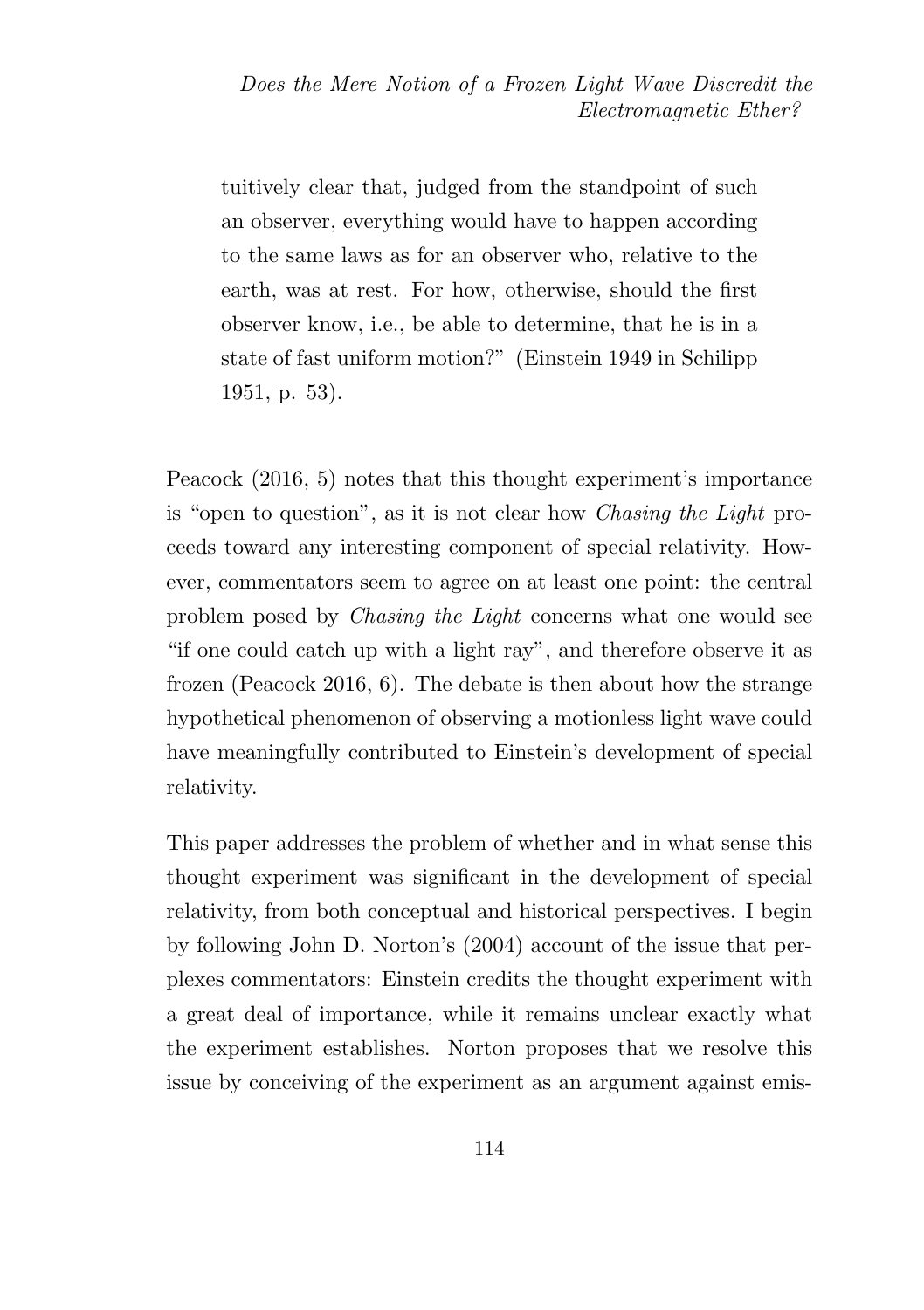sion theories of light, rather than ether theory. I argue instead that the thought experiment's importance is clearer if we (a) adopt the principle of relativity as one of its presumptions, and (b) shift the focus of the experiment from frozen light to any change in the speed of light as an observer moves through the ether. I conclude that this thought experiment is best understood as an argument against the notion of the 'electromagnetic ether', and as a potential contributor to the eventual adoption of the light postulate.

In Section II, I briefly summarize the theory of special relativity and its constitutive postulates. Section III contains a description of Norton's interpretation of Chasing the Light, and Section IV contains my alternative interpretation of the thought experiment. In Section V, I present some conceptual and historical considerations in order to argue that my interpretation is at least as interesting and plausible as Norton's account. Section VI provides a more detailed and formal elaboration of the geometric argument presented in Section V. Finally, in Section VII, I provide further historical evidence to suggest that my interpretation may be preferable to that of Norton, or that it is possible that the two interpretations are compatible.

## II. A Brief Overview of Special Relativity

Let me begin by briefly summarizing the two theoretical assumptions upon which special relativity came to be derived: the principle of relativity and the light postulate. The principle of relativity holds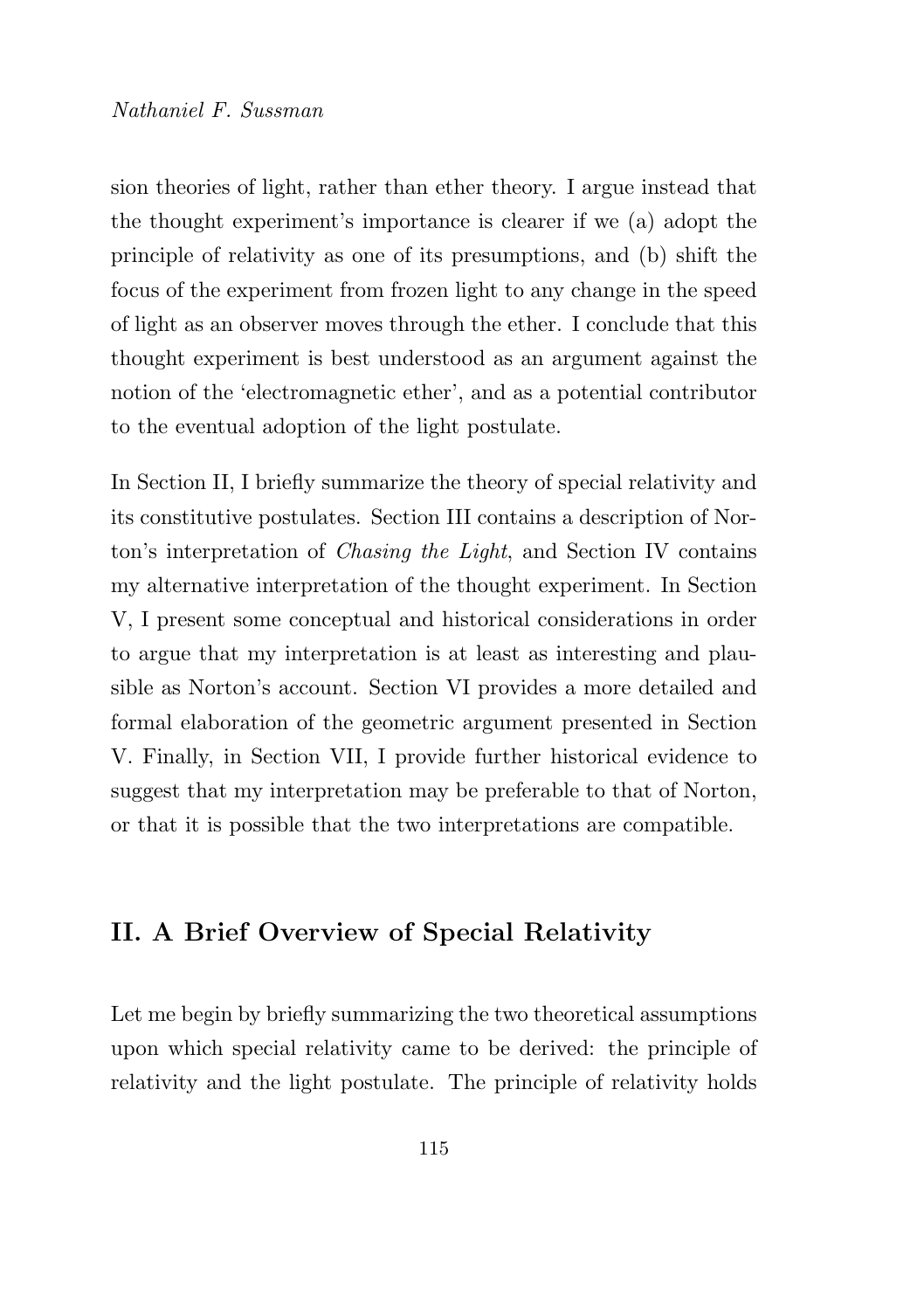that the laws of physics must be the same in all inertial reference frames. This principle entails that an observer cannot perform any experiment that reveals their *absolute motion* through space: for the possibility of discovering one's absolute motion would require the existence of a reference frame at absolute rest, thereby distinguishing this rest frame as having its own unique statements of the laws of physics. Therefore, according to the principle of relativity, an observer can only detect relative motion with respect to other bodies.

The light postulate holds that the speed of light must always be the same - roughly 300,000 kilometers per second or simply 'speed c' regardless of the inertial frame in which it is observed. This postulate arose out of the predictive success of Maxwell's equations in electrodynamics, and the failure of any other theory to match this success. Using only these two theoretical assumptions, theoreticians can derive every unorthodox physical effect associated with special relativity, including time dilation, length contraction and the relativity of simultaneity.

### III. Norton's Interpretation of 'Chasing the Light'

Norton contends that, as an argument against ether theory, Chasing the Light is unconvincing. The ether theory holds that the speed at which light propagates in a vacuum is always c with respect to the electromagnetic or 'luminiferous' ether, which is itself in a state of absolute rest; the mechanics of this theory are specified by Maxwell's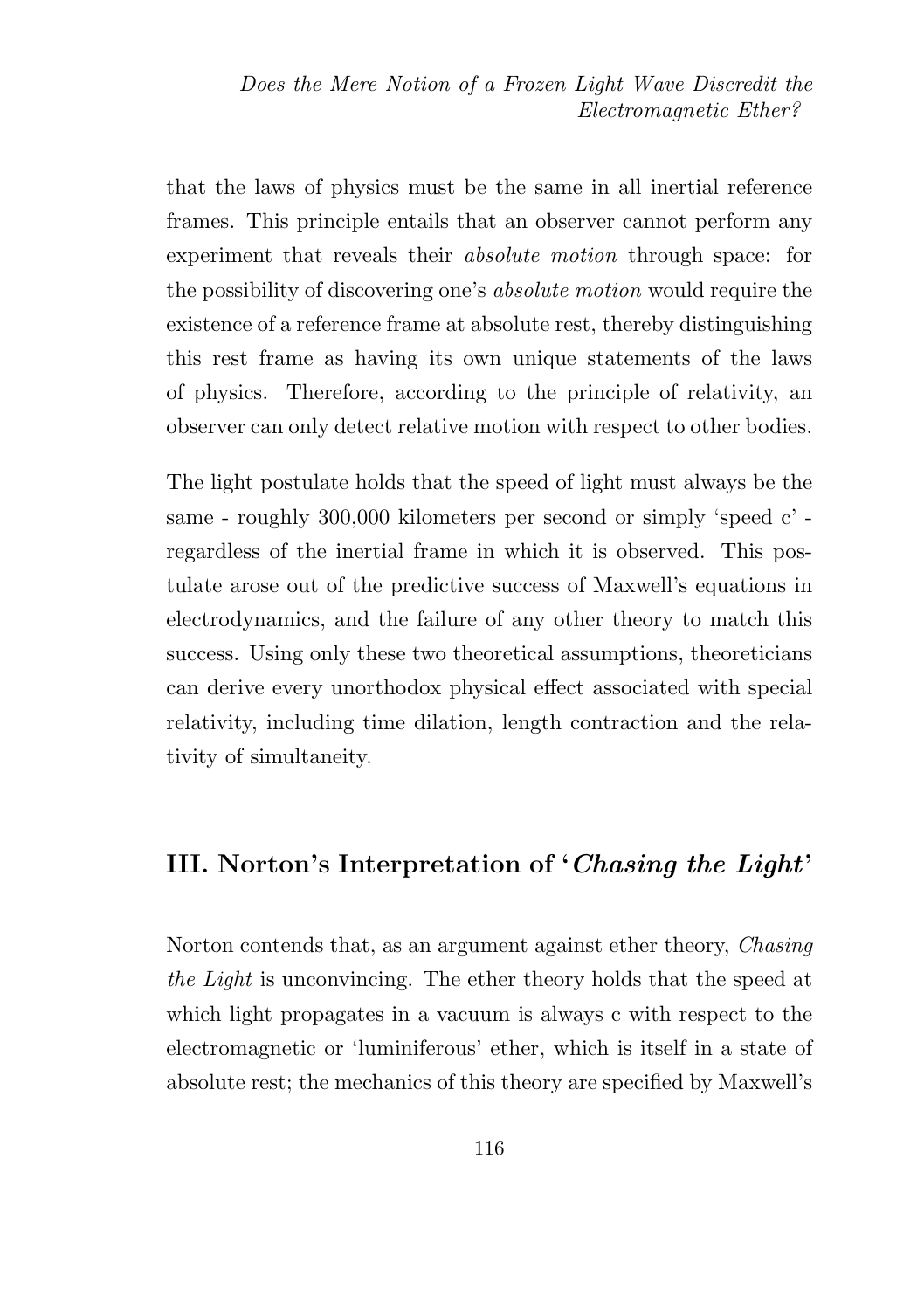equations.<sup>1</sup> Einstein notes two concerns about the phenomenon of a standing light wave: (1) we have never observed standing light "on the basis of experience", and (2) standing light is not allowed "according to Maxwell's equations" (Einstein 1949, 53). Nevertheless, Norton points out that the ether theorist could easily address both of these concerns (Norton 2004, 75-76).

Concern (1) arises because we have never observed a standing beam of light. However, the thought experiment entails that witnessing standing light requires the observer to be travelling at speed c through the ether. The ether theorist's response is simple: we have never moved at speed c with respect to the ether, so concern (1) is unjustified.

Moreover, Norton shows that concern (2) is outright incorrect: using Maxwell's equations, one can transform the unprimed ether frame  $(t, r)$  to a primed frame  $(t', r')$  using  $t = t'$  and  $r = r' + vt'$ , where the velocity of the frame v matches the velocity of the propagation of the light wave. The light wave in this new frame is 'frozen', although "spatially oscillating", as predicted in Chasing the Light (Norton 2004, 76). Thus, the ether theorist would have no trouble refuting concern (2) as well. Therefore, Norton concludes that the hope of using this thought experiment, as an argument against the ether theory, appears flawed.

Norton argues that while Chasing the Light provides an ineffective argument against the ether theory of light, it is highly effective

 $\overline{1}$  Henceforth, the 'propagation of light' is assumed to be in a vacuum.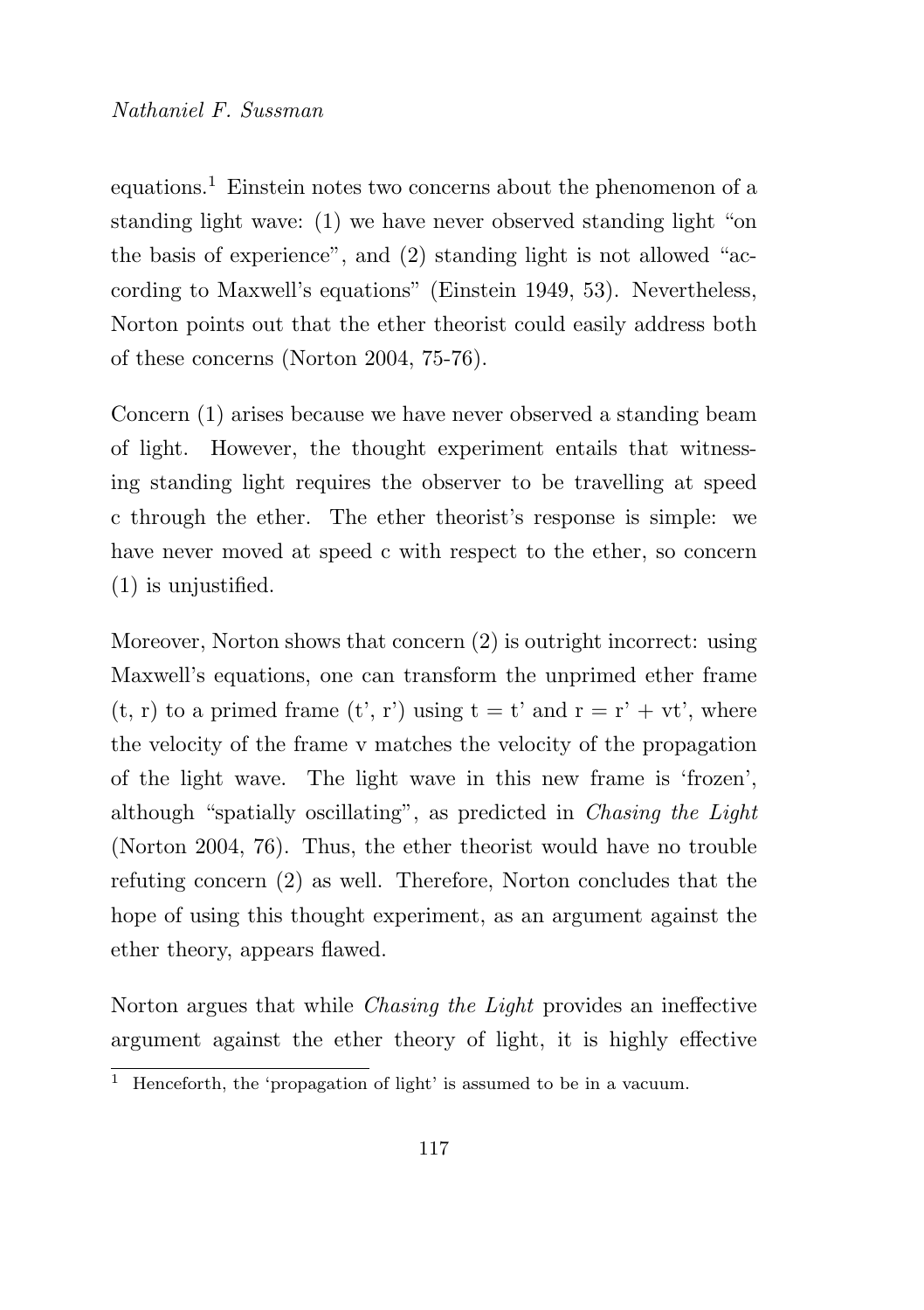against emission theories (Norton 2004, 79). The latter theories posit that light always propagates at c with respect to its source of emission. Although Einstein recalls engaging in the thought experiment during high school, before studying emission theories at university, Norton recommends that we situate Chasing the Light during Einstein's university period (Norton 2004, 78-79). Norton primarily justifies his interpretation by arguing that concerns (1) and (2) from Chasing the Light provide legitimate problems for emission theories, where they failed to do so for ether theory (Norton 2004, 79-80).

Concern (1) from *Chasing the Light*, regarding the lack of sensory experience, is problematic for emission theories because such theories predict that frozen light would be a commonplace observation. That is, if light waves always travel at c with respect to their source of emission, then one would expect an observer to experience frozen light whenever such a source receded from her very rapidly. Since frozen light is not, in fact, a commonplace observation, emission theories would seem to make an incorrect prediction.

Concern (2), regarding the phenomena allowed by Maxwell's equations, is less straightforward in problematizing emission theories because one central aim of emission theories was to replace Maxwell's theory altogether. However, Norton points out that concern (2) remains an issue for emission theories in that any successful emission theory would be required to match the remarkable predictive success of Maxwell's equations. While Maxwell's theory strictly forbids frozen light in static electric and magnetic fields, emission the-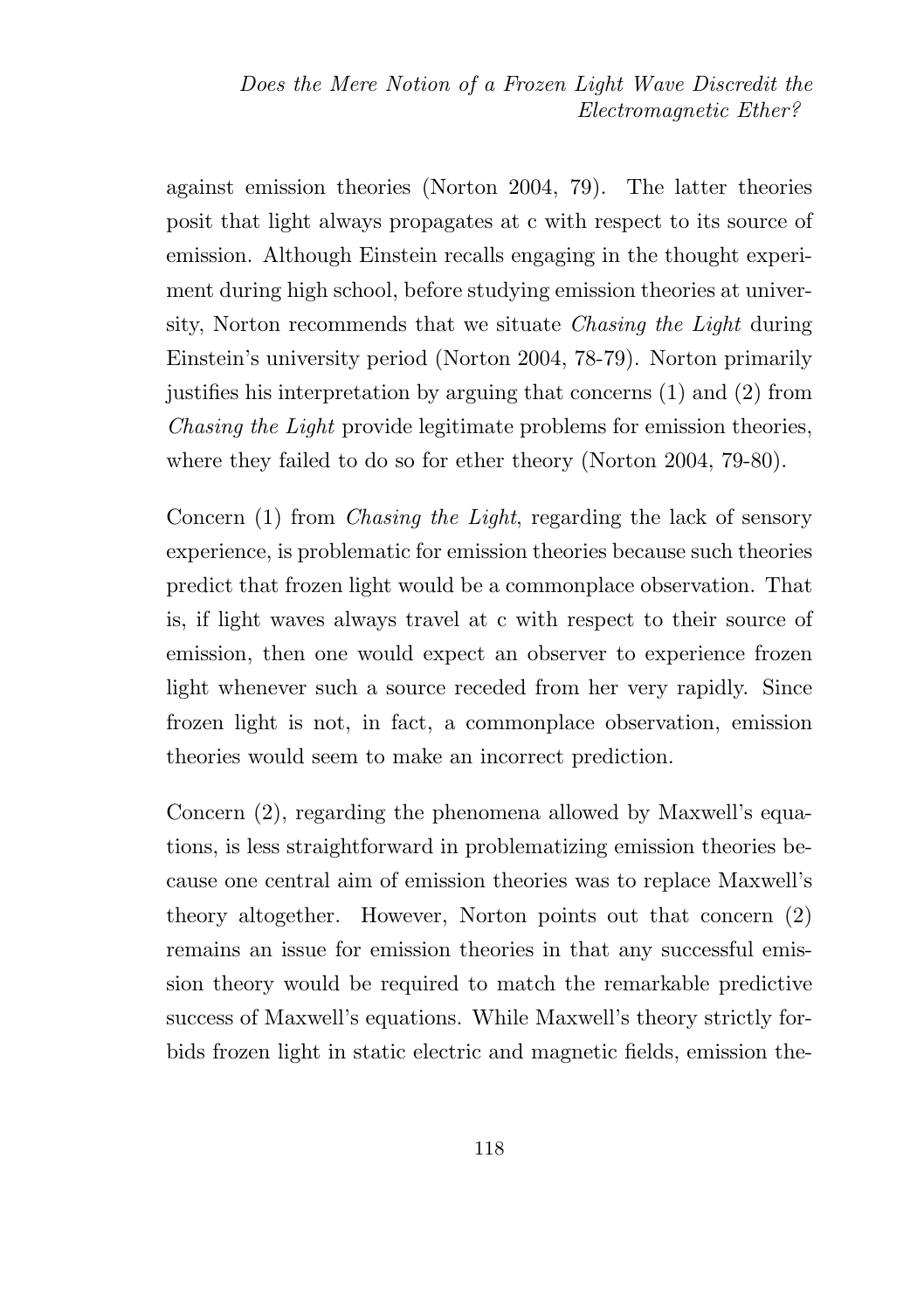#### Nathaniel F. Sussman

ories allow frozen light in these same fields. Since electrostatics and magnetostatics encompass the most secure and simple predictions of Maxwell's equations, this disagreement poses a greater problem for emission theories. Therefore, Norton contends that concern (2) also poses a legitimate threat to emission theories as a viable means of explaining and predicting light propagation.

Overall, I concede that Norton convincingly argues that Chasing the Light challenges the viability of emission theories of light propagation. Specifically, Norton explains how Einstein's concerns (1) and (2) may be truly problematic for such theories. Norton's interpretation is conceptually and historically interesting in that it elucidates potential reasons for Einstein's eventual abandonment of emission theories. If one is willing to be skeptical about Einstein's ability to correctly recall the precise period in which he first thought of Chasing the Light, Norton's interpretation is also historically plausible.

## IV. An Alternative Interpretation

Despite Norton's formulation of an interesting and plausible interpretation of Chasing the Light, there remain reasons to be skeptical of his perspective. My immediate objection to Norton is that he requires us to dispense with Einstein's own testimony regarding the period in which he first conceived of Chasing the Light. If one is willing to treat this aspect of Einstein's recollection as unreliable, then why grant integrity to any passage from the thought experiment?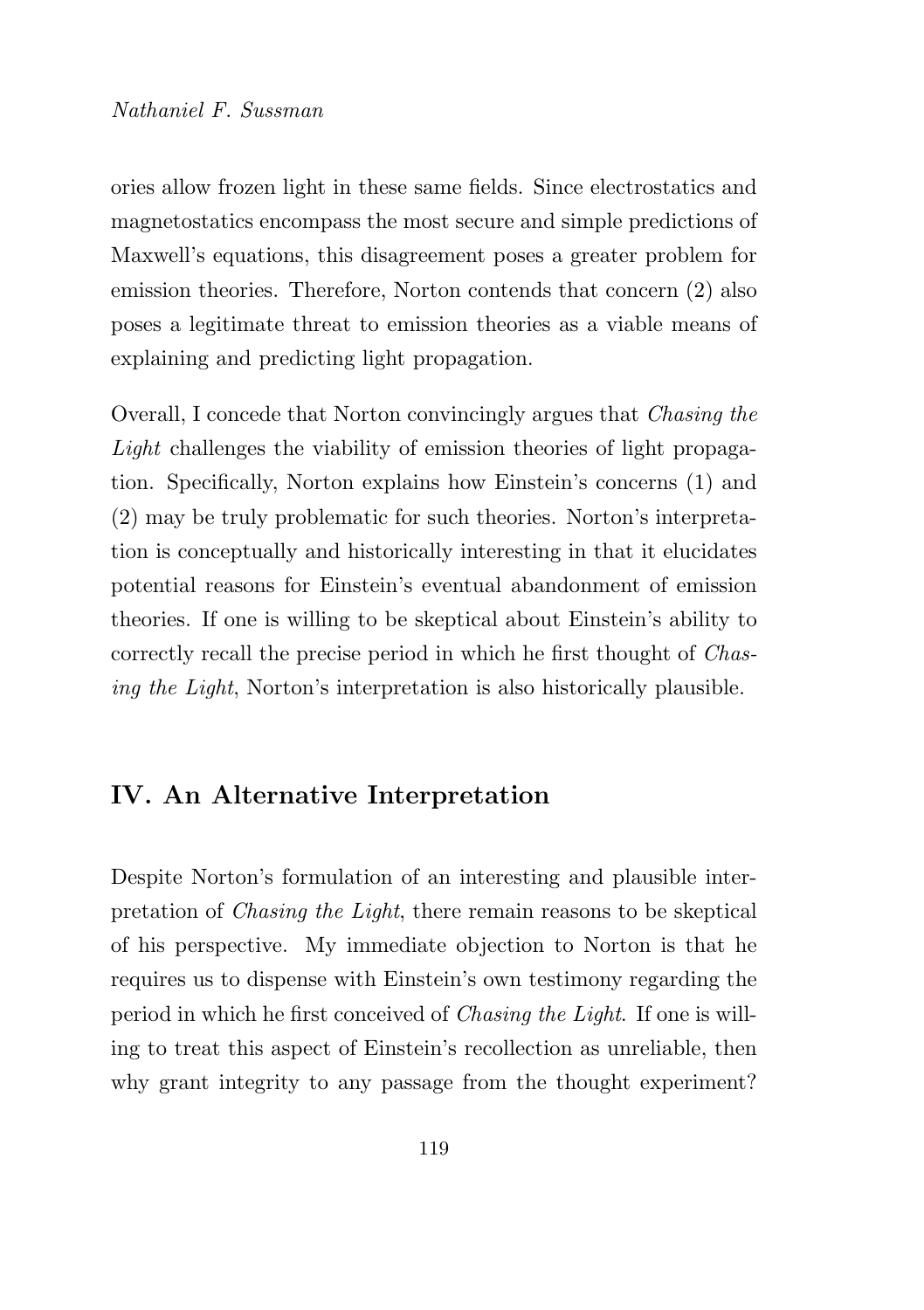In a debate about the proper interpretation of this source, it seems most appropriate to search for an interpretation that preserves the entire source, rather than to select those specific passages that best support one theory.

I would like to argue that Norton and other commentators use an incomplete interpretation of Chasing the Light. I noted previously that commentators struggle with the issue of how the perplexing phenomenon of frozen light relates to Einstein's eventual adoption of special relativity. I contend that the phenomenon of frozen light should not be our point of emphasis, because the greater value of Chasing the Light is its elucidation of the problems that arise when we observe light while moving at any speed with respect to the ether. To understand why any motion through the ether is problematic, we ought to presuppose the principle of relativity in the thought experiment.<sup>2</sup>

Recall that on Norton's account, the ether theorist is able to respond to Chasing the Light by (1) appealing to the fact that we have never travelled fast enough to observe a frozen light wave, and (2) showing that frozen light is allowed by Maxwell's equations. These responses treat Chasing the Light as though it does not presuppose the principle of relativity. If we include the principle of relativity as a prior

<sup>2</sup> Banesh Hoffmann (1982 in Holton and Elkana 1982, pp. 93-97) has previously suggested that Einstein tacitly presumed some form of the principle of relativity when questioning the odd notion of frozen light, but that due to some psychological block he did not apply it more broadly such that *Chasing* the Light could conceptually threaten ether theory.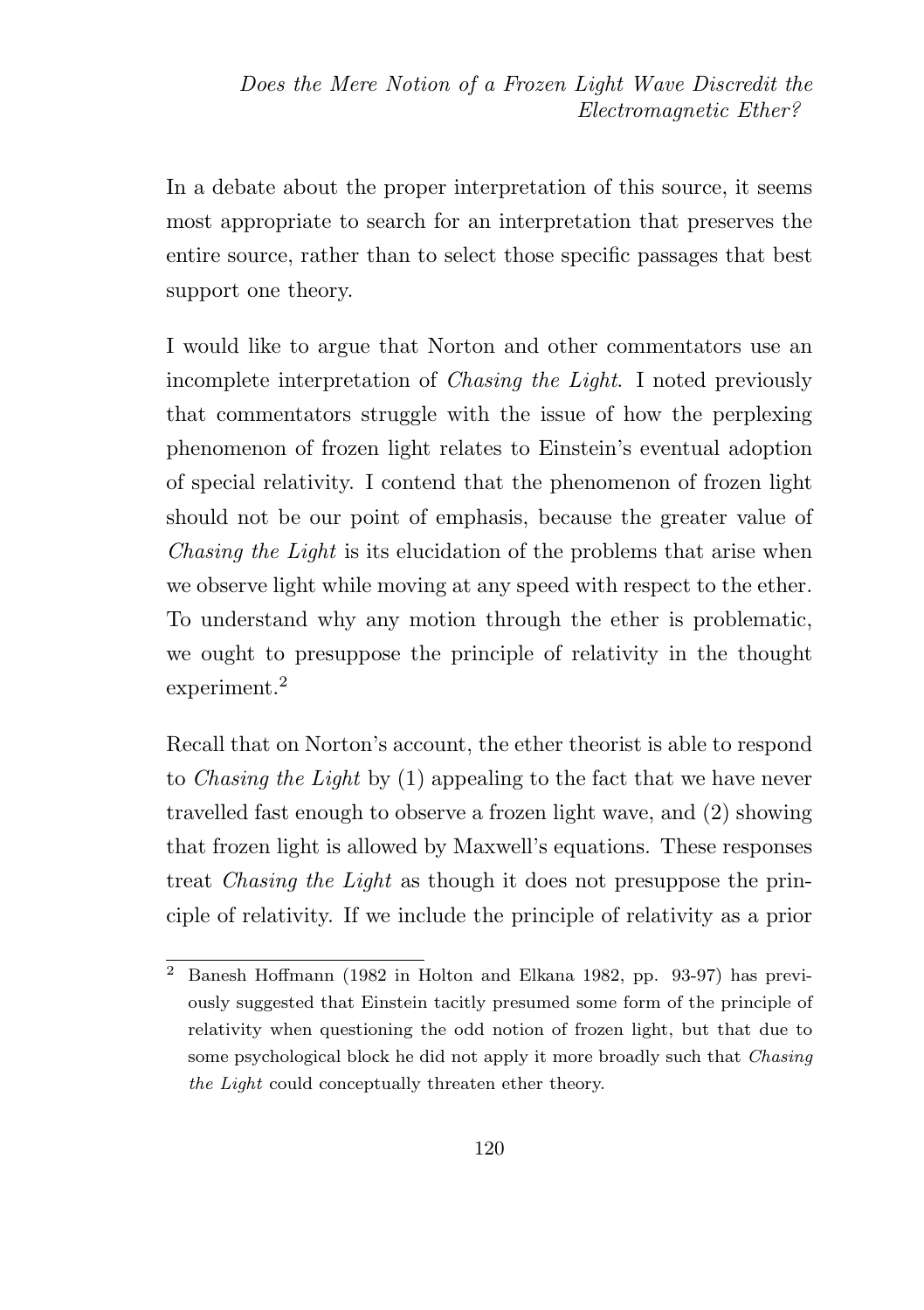assumption, we see that focusing solely on the phenomenon of frozen light misses the point. On this modified account, the thought experiment shows that an observer who increases their velocity with respect to the ether will measure the speed of light to be decreasing. Described more formally, we can say that for an observer travelling at velocity v through the ether, their observed speed of light is represented by  $c - v = \epsilon$ , and therefore  $\epsilon < c$  whenever  $v > 0$ . This is not the same phenomenon as we describe when an observer increases their velocity with respect to another moving body, because ether theory holds the medium through which light propagates to be in a state of absolute rest. Therefore measuring a decreasing value for the speed of light - and eventually motionless light where  $v = c$  so that  $\epsilon = 0$  - is equivalent to measuring one's own *absolute motion* to be increasing: a clear violation of the principle of relativity.

As I have indicated, Norton does not address how an ether theorist would rebut Chasing the Light if we presuppose the principle of relativity in this way. With regards to the above discussion, I do not believe that an ether theorist could effectively respond. Therefore, by (a) taking the principle of relativity as a starting assumption and (b) emphasizing any inertial motion with respect to the ether (including the most extreme case of motion at speed c), this thought experiment becomes a highly effective argument against the notion of the electromagnetic ether.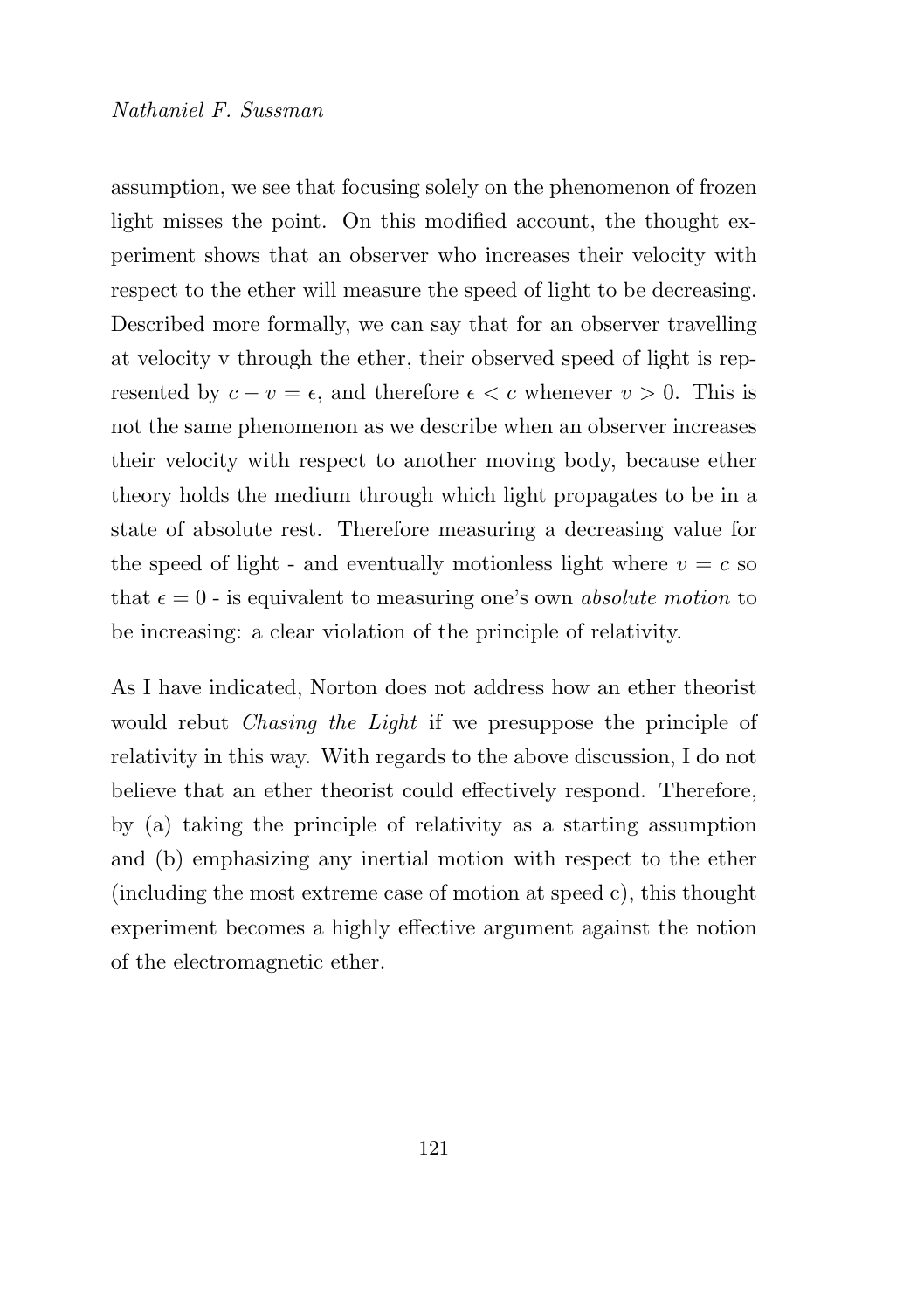#### V. Conceptual and Historical Considerations

Having proposed a novel interpretation of Chasing the Light, I want to defend this interpretation as being both at least as interesting and at least as plausible as Norton's account. First, for my interpretation to be interesting, it is crucial not to confuse the principle of relativity with the broader theory of special relativity. If Chasing the Light required us to presuppose all of special relativity, it would be a trivial musing that offered no conceptual contribution to the development of the theory, and it would be senseless for Einstein to claim otherwise in the Autobiographical Notes. While my interpretation of the thought experiment presupposes the principle of relativity, it does not presume the light postulate. Furthermore, by understanding Chasing the Light as a refutation of the ether, it can be seen as preparing Einstein for the adoption of a new theory about the propagation of light. From this perspective, the thought experiment remains an interesting and constructive factor in Einstein's path toward special relativity, even before he considered the possibility of emission theories.

Second, it is entirely plausible that Einstein held the principle of relativity as a background assumption when conceiving of Chasing the Light during his high school years, and prior to considering the light postulate. The notion of equivalent inertial reference frames, which underlies the principle of relativity, was present in physics long before Einstein and special relativity in the form of "Galilean relativity" (DiSalle 2006, 28-29). As early as 1632, Galileo proposed that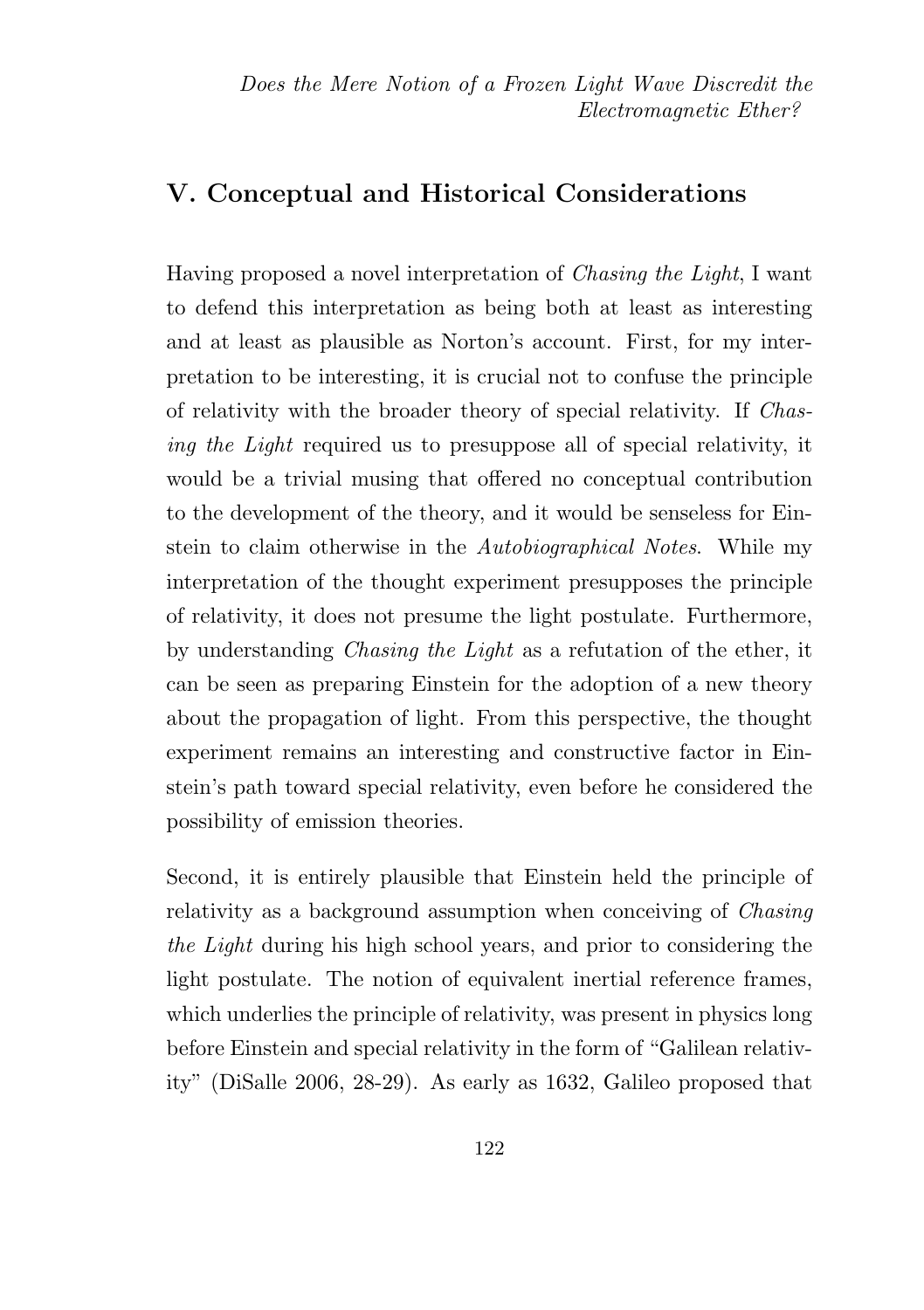#### Nathaniel F. Sussman

observers aboard a uniformly moving ship could not possibly conduct an experiment that would reveal them to be in motion rather than at rest (Galilei 1632, 186-187). Newton recognized the importance of this Galilean relativity, and even developed it as a "corollary" to his laws of motion such that it would have been an inherent component of subsequent Newtonian physics (DiSalle 2006, 28-29).

This suggestion about Einstein's adherence to Galilean relativity may immediately invoke suspicion. That is, one may ask how Einstein could be expected to have used the central notions of Galilean relativity as stimuli to eventually replace this same theory of spacetime. My answer is that Einstein did not presume all of Galilean relativity, but only those foundational concepts that can be used to define 'inertial frames' and thus allow for the statement and presupposition of the principle of relativity. These concepts can be found in the geometrical structures common to both Galilean and special relativity. The geometrical structures that provide the mathematical analogue for inertial frames are not unique to Minkowski geometry, but are rather properties of all *affine spaces*.<sup>3</sup> Since *affine spaces* underlie both Minkowski geometry as well as the non-relativistic Euclidian geometries used prior to relativity theory, it can be assumed that the notion of inertial frames that is foundational to the principle of relativity was an inherent aspect of the geometry that

<sup>&</sup>lt;sup>3</sup> 'Minkowski geometry' refers to the geometrical structure used to describe the spacetime of special relativity, which includes mathematical analogs for both the principle of relativity and the light postulate.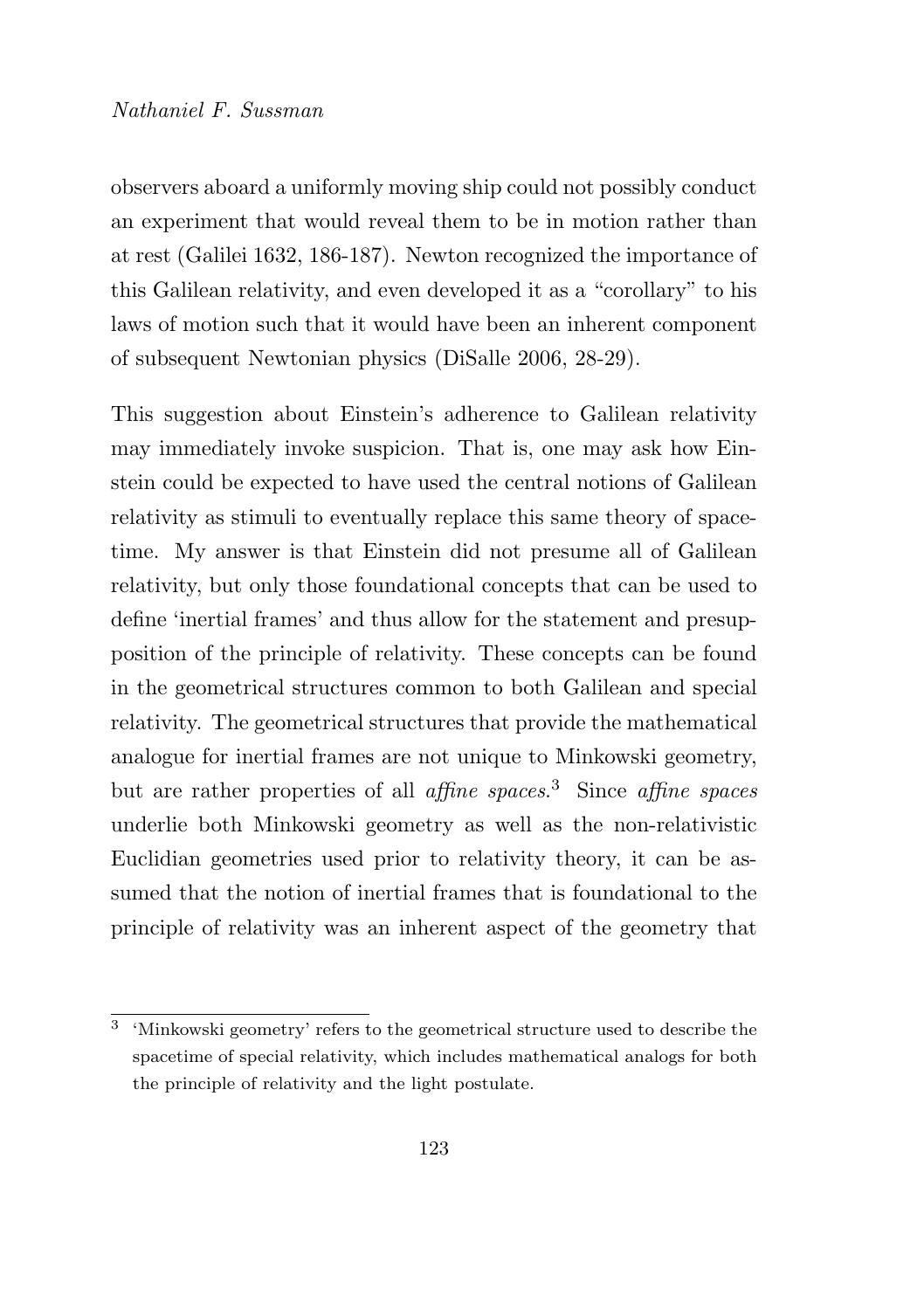Einstein was taught in school.<sup>4</sup> A more formal, detailed treatment for this argument about affine space is given in Section VI.

Moreover, Einstein seems to recall his presumption of the principle of relativity when considering his thought experiment. He notes that, "from the very beginning it appeared...intuitively clear that, judged from the standpoint of [a rapidly moving] observer, everything would have to happen according to the same laws as for an observer who, relative to the Earth, was at rest" (Einstein 1949, 53). I contend that the best reading of this particular passage is also the simplest and most literal: Einstein feels strongly that the laws of physics must be the same across all inertial reference frames, so that no observer can determine their absolute motion. On this reading, Einstein's intuition appears to be a clear expression of the principle of relativity.

### VI. Inertial Frames Before Einstein

In the previous Section, I claimed that the basic notion of equivalent inertial reference frames in physics is common to both Galilean relativity and special relativity. I argued that this commonality from the perspective of physics might be related to the deeper geometrical commonality among different conceptions of relativity: their

<sup>4</sup> I derive this claim from a well-known set of lecture notes by David Malament (2009), in which he explains that Minkowski and non-relativistic Euclidian geometries differ only in the types of metrical structures that they contribute to affine spaces.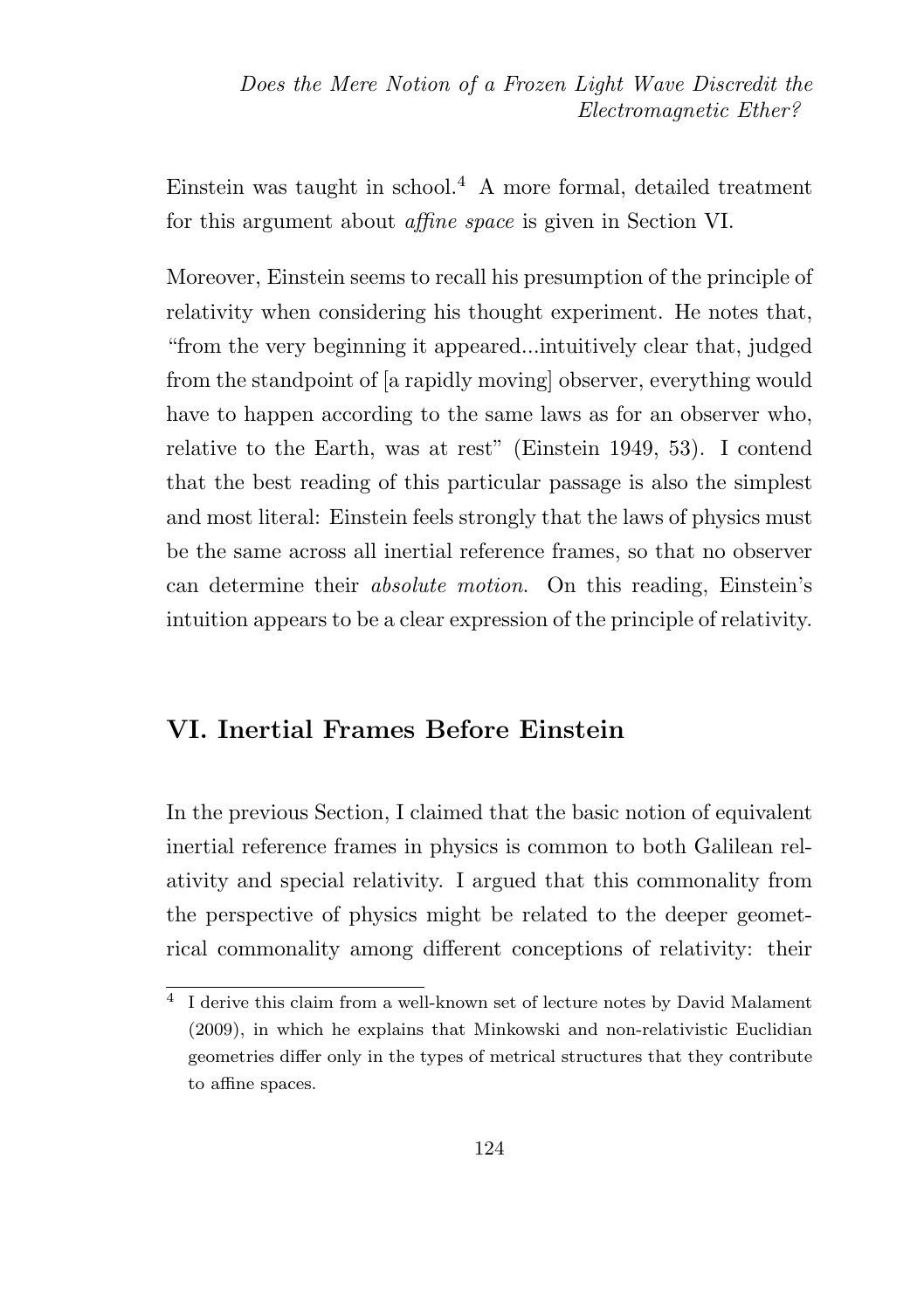formal geometrical descriptions are both based on affine spaces. Although the 'Minkowski geometry' that describes special relativity differs from the non-relativistic Euclidian geometry that describes Galilean relativity, these differences result from the different additional metrical structures that each geometry overlays onto affine spaces. Therefore, if we can derive a notion of equivalent inertial frames from affine spaces alone, without the additional structures of Minkowski geometry, we obtain evidence that important conceptual components of the principle of relativity were widely held and taught in geometry before Einstein considered Chasing the Light.

An affine space  $A = (S, V, +)$  is a triple in which S is a non-empty set of points, V is a 4-dimensional vector space (which provides a means of connecting the points), and  $+$  is an associative function from  $A \times V$  to A (which provides a notion of addition). Interpreting the points as spacetime points, we can use an affine space to model the structure of spacetime that is shared by both Minkowski and Euclidean geometry (Malament 2009). For present purposes, since the physics we are concerned with requires 3 dimensions of space and 1 dimension of time, we need to find some way to construct a foliation of this 4-dimensional affine space into hypersurfaces to obtain a representation of an inertial reference frame. Here is how I propose to do so. Let  $\sum_s$  be a collection of 3-dimensional hypersurfaces of A indexed by the parameter  $S \subseteq \mathbb{R}$ . This means that  $\sum_s = (S', V', +)$  is a 3-dimensional  $\emph{affine space},$  where  $S'$  is a subset of  $S$  and  $V'$  is a subspace of  $V$ . Call such a collection a foliation of A into hypersurfaces if and only if  $\cup_{S\subseteq\mathbb{R}}\sum_s = A$ .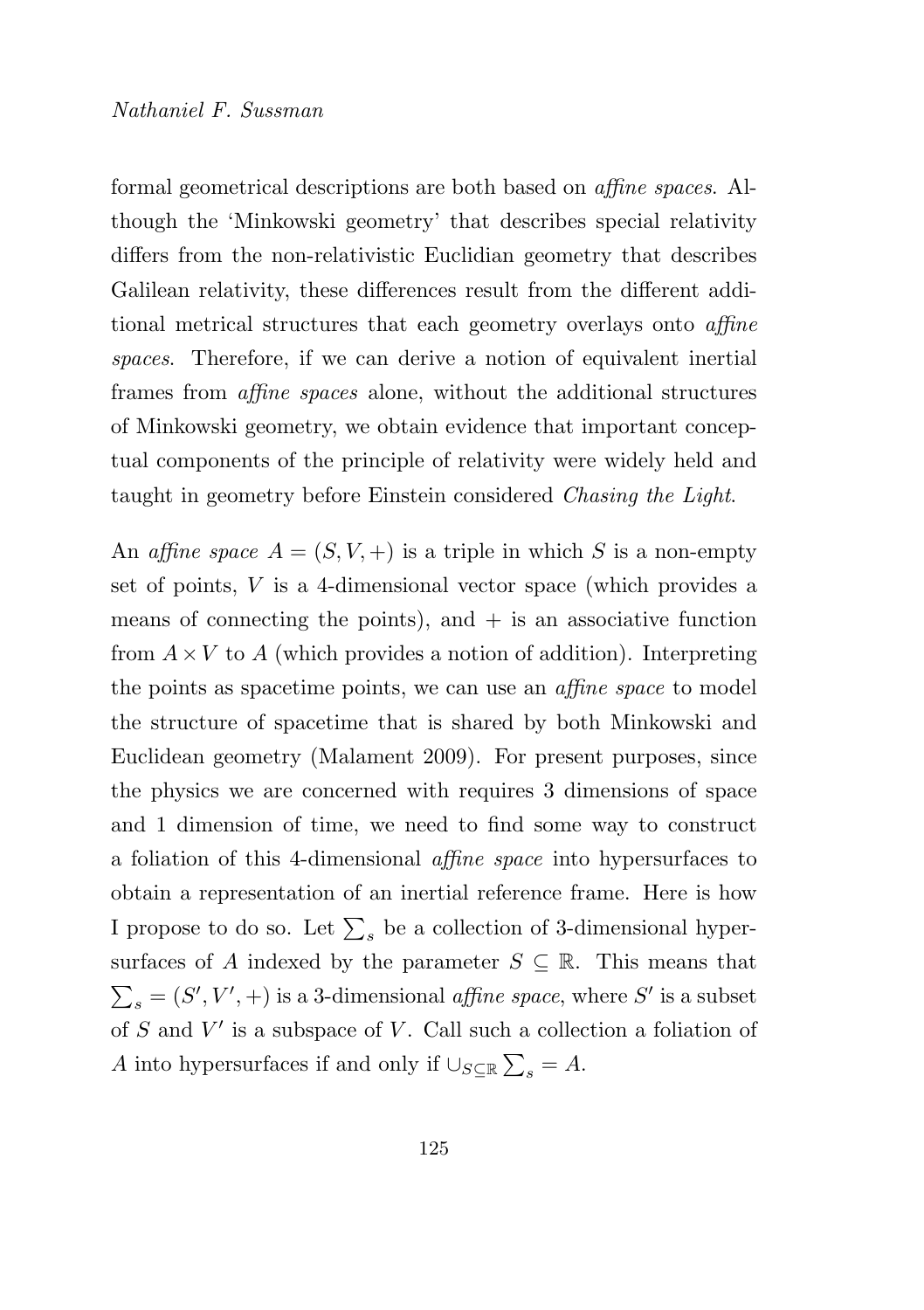Let us now interpret one necessary condition on an inertial frame as that it consists in a foliation of A, together with a straight line that intersects each  $\sum_{s}$  exactly once. It is possible to define a concept of a straight line in an affine space (Malament 2009). We shall interpret this straight line as indicating the time t for an inertial observer in that frame. When an inertial observer boosts to a different velocity, their frame of reference changes and is transformed from  $(x, y, z, t)$ to  $(x', y', z', t')$  in our foliation of A. These foliations of A may then describe the inertial frames for either the Galilean spacetime of prerelativistic physics, or the Minkowski spacetime of special relativity, or some other theory altogether.

Let  $F$  be the set of all the foliations of  $A$ ; let  $M$  be a subset of those foliations corresponding to the equivalent inertial frames of Minkowski spacetime, and let  $G$  be the subset corresponding to the Galilean inertial frames. Determining whether frames belong to  $G$  or  $M$  - or some other subset of  $F$  - depends on what physical spacetime theory that we choose to overlay onto a foliation of 4-dimensional affine space. One example of a theory that overlays additional structure onto affine space is the light postulate, which is part of special relativity but not Galilean relativity; this additional structure - implemented by the Lorentz transformations, or by the Minkowski metric - would designate a frame as belonging to M and not G.

However, one does not need all of this additional structure to state the principle of relativity: all we require is a description of iner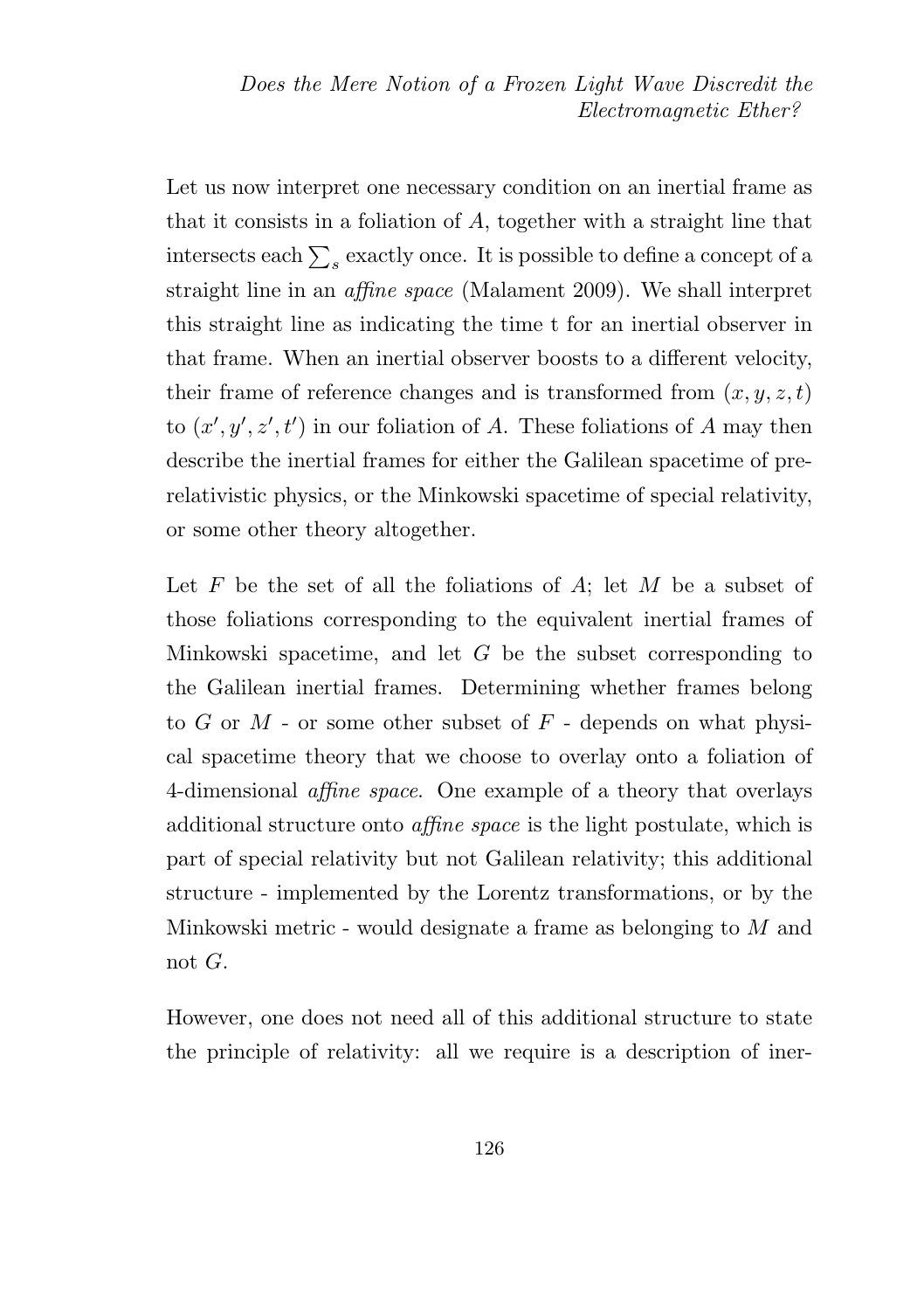tial frames. Whatever subset of  $F$  happens to describe the inertial frames of our theory, we can still state the principle of relativity as the claim, 'The laws of physics are the same in all inertial reference frames'. This statement can be made about any set of foliations of our affine space, whether it corresponds to relativistic or pre-relativistic physics. We thus have a precise specification of the meaning of 'inertial frames' that is general enough to state the principle of relativity without presuming the full structure of special relativity.

## VII. Further Historical Considerations

Thus far, I have argued that this proposed interpretation of Chasing the Light is at least as plausible as that of Norton. I will now provide some final historical evidence to indicate that this interpretation may be more plausible than Norton's account. This claim arises from the observation that Norton's historical narrative admits of a curiosity. If one follows Norton in situating Chasing the Light during Einstein's university period, while he was studying emission theories, how can one defend Einstein's blatantly erroneous claim that Maxwell's equations do not allow for frozen light waves? This mistake would appear so obvious to a student of Maxwell's theories that it seems more plausible that a sixteen-year-old Einstein made this error - prior to attending university - while unfamiliar with the equations. Under this chronology, as endorsed by Einstein himself, Chasing the Light would have played an important role before he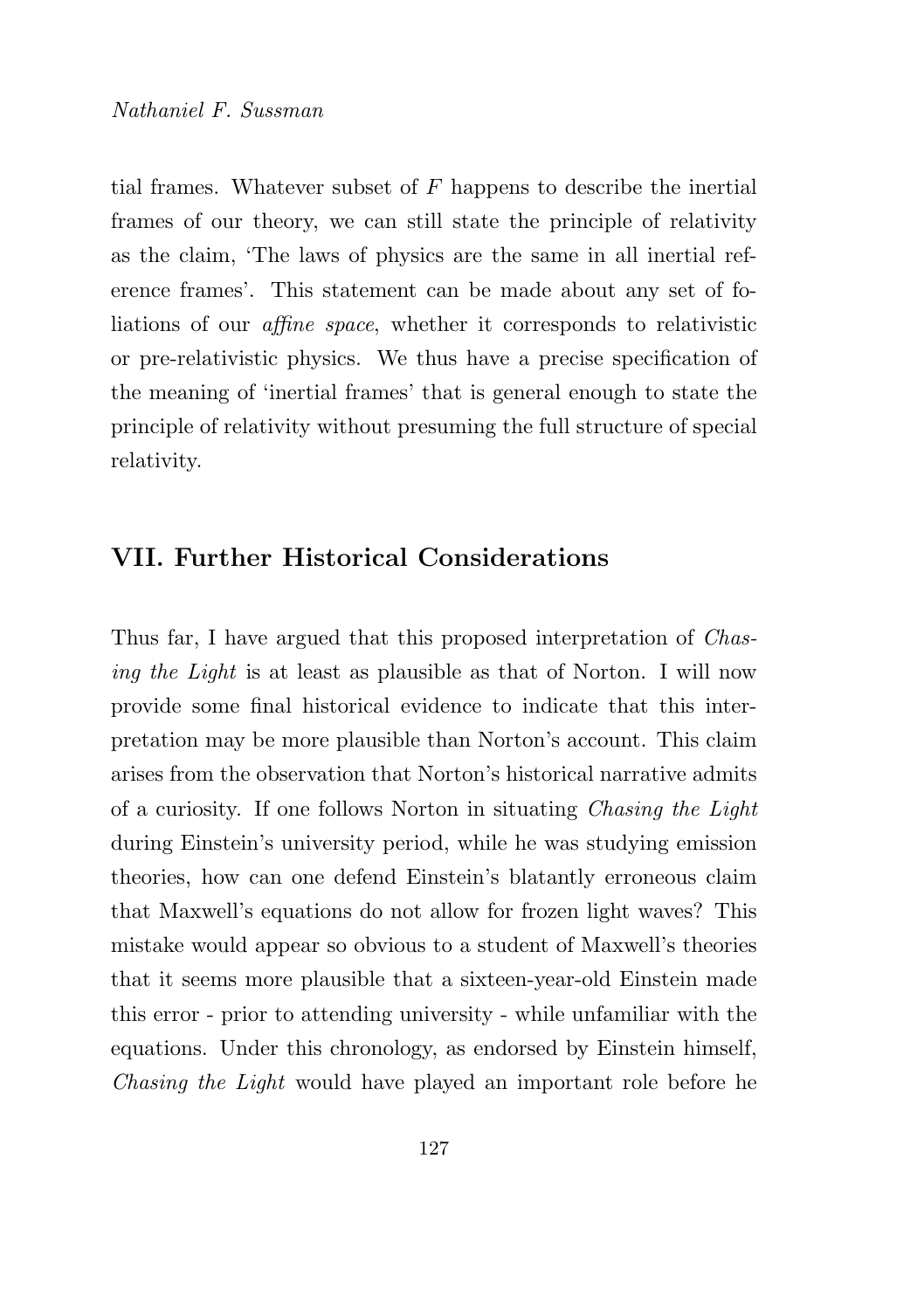engaged with emission theories. Indeed, the interpretation proposed here suggests that *Chasing the Light* may have been an early motivator for the university-aged Einstein to consider emission theories as a replacement for ether theory.

My claim should not be taken to suggest that Norton's interpretation lacks value. On the contrary, Norton exposes several compelling conceptual issues that Chasing the Light would pose for emission theories; a research project that Einstein also eventually abandoned. From a historical perspective, it therefore seems entirely possible that Einstein continued to use Chasing the Light as a heuristic by which he interrogated emission theories after discarding ether theory. On this view, Norton's interpretation is compatible in many respects with the interpretation proposed here.

### VIII. Conclusion

In sum, there are conceptual and historical reasons for adopting an alternative understanding of Chasing the Light. Standard interpretations of Chasing the Light, including Norton's position, overemphasize the hypothetical phenomenon of observing frozen light and thereby miss important lessons that can be drawn from the thought experiment. This narrow interpretation contributes to the confusion that is observable among commentators. By presupposing the principle of relativity in Chasing the Light, and thereby understanding any change in the speed of light as conceptually problematic, we ob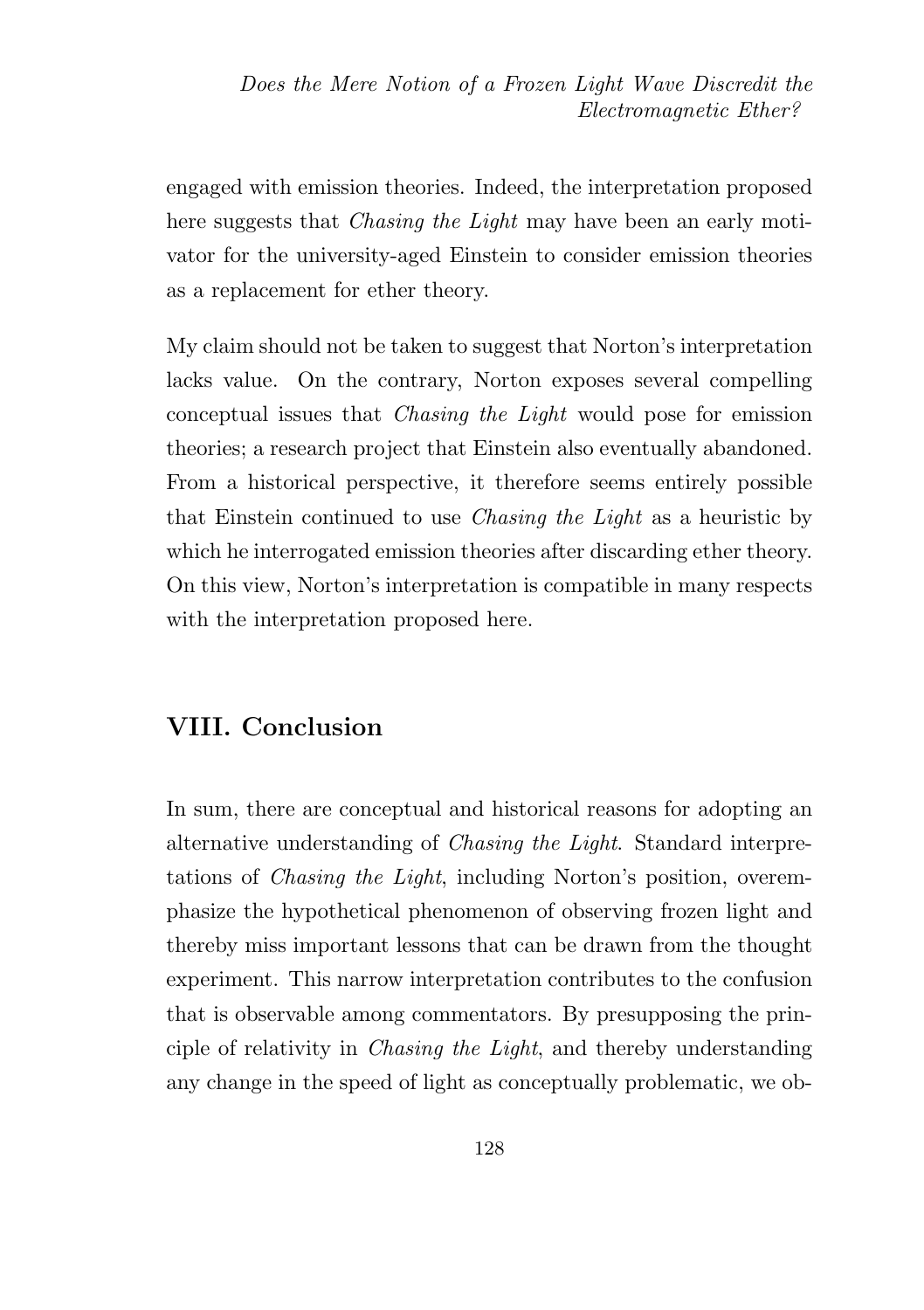Nathaniel F. Sussman

tain a clearer argument against the notion of the ether and toward the adoption of the light postulate.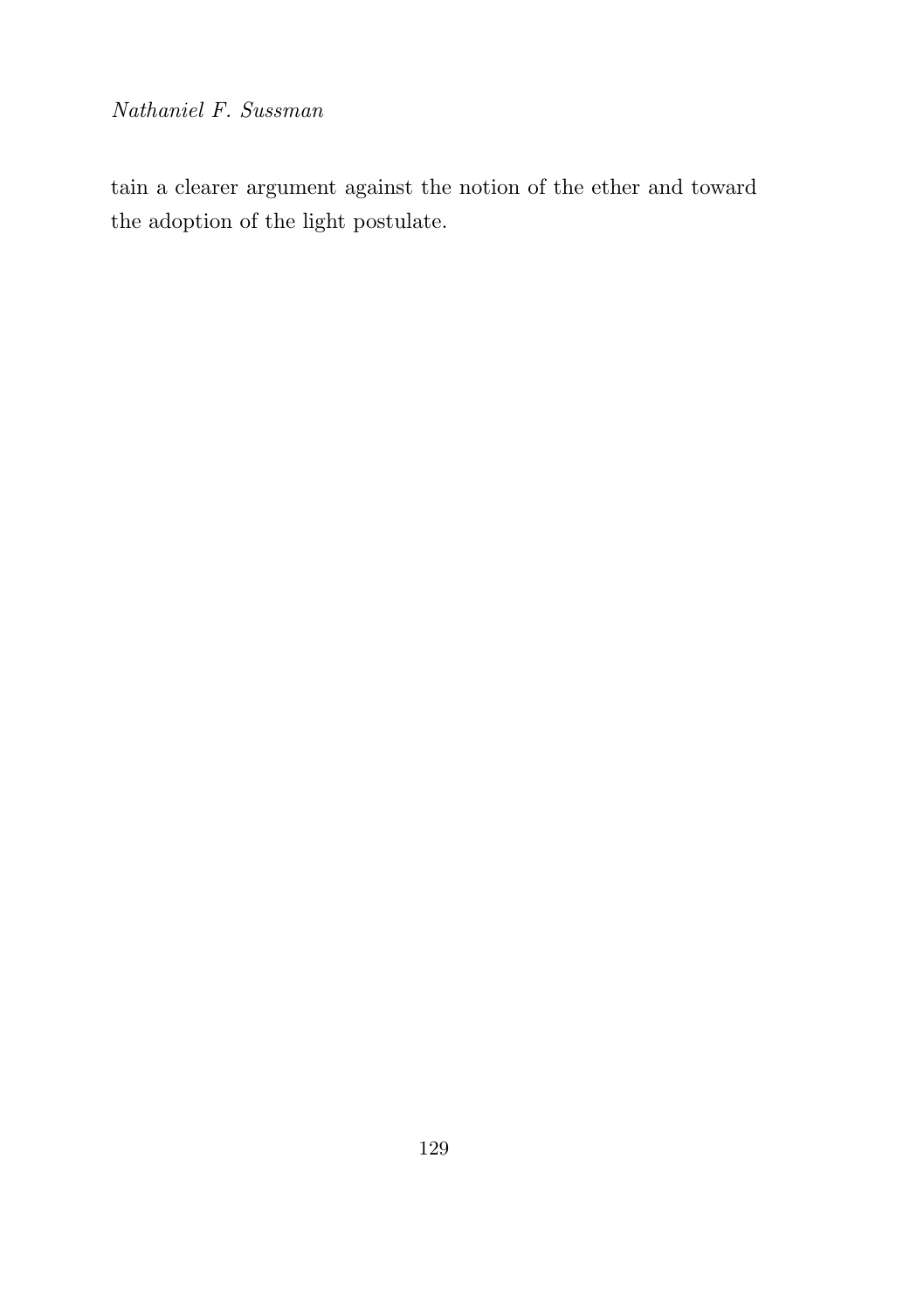#### References

- [1] DiSalle, R. (2006). Understanding Space-time: The Philosophical Development of Physics from Newton to Einstein. Cambridge: Cambridge University Press.
- [2] Einstein, A. (1949). "Autobiographical Notes." In P. A. Schilipp (Ed.), Albert Einstein: Philosopher-Scientist(1951). New York: Tudor Publishing Company.
- [3] Galilei, G. (1632). Dialogue Concerning the Two Chief World Systems, Ptolemaic & Copernican. Translated by S. Drake (1953). Berkeley: University of California Press.
- [4] Hoffmann, B. (1982). "Some Einstein Anomalies." In G. Holton & Y. Elkana (Eds.), Albert Einstein, Historical and Cultural Perspectives: The Centennial Symposium in Jerusalem (1982). Princeton, New Jersey: Princeton University Press.
- [5] Malament, David B. (2009). "Notes on Geometry and Spacetime.": 1-74. Web.
- [6] Norton, John D. (2004). "Einstein's Investigations of Galilean Covariant Electrodynamics Prior to 1905." Archive for History of Exact Sciences 59.1: 45-105. Web.
- [7] Peacock, Kent A. (2016). "Happiest Thoughts: Great Thought Experiments of Modern Physics." PhilSci-Archive Preprints: 1- 34. Web.